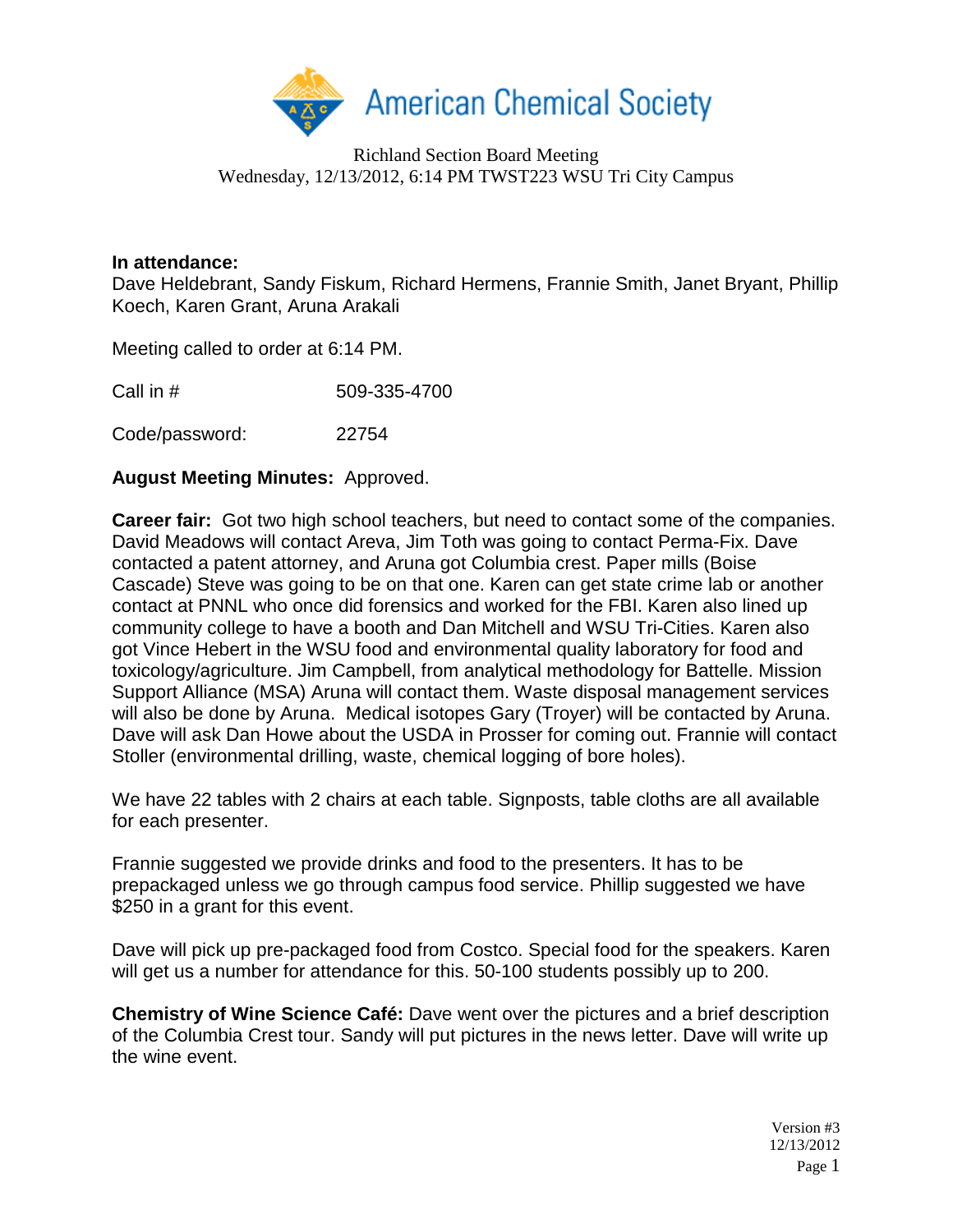

Richland Section Board Meeting Wednesday, 12/13/2012, 6:14 PM TWST223 WSU Tri City Campus **Fostering Innovation:** Frankie Black came out from Oklahoma to make the presentation at the workshop. 18 to 22 people showed up for the class. The highlights of the event were new people coming to the events including a professor from Moses Lake, Walla Walla, and the head of the science department at Walla Walla C.C. Postdocs, grad students, and early, middle, and late career members participated. Nice range of members of young to experienced. The take home message was that everybody is innovative one way or another and just applies new perspectives to make innovation a success. Good desire for this from our members. We got a lot of feedback about what would get them to come to events (need lead time, make polls to find what is useful, social media as a means to connect with them, mix up meeting areas, have families come). Richard recommends putting this in the annual report as a highlight of what we did and how we can get involvement next year. Frannie loved the networking of the event, that we never got face-time before and now they feel better about being involved after knowing who we are and getting to know us.

Power-lunch with Frankie after the event, they got good information on fundraising and other ideas for \$ for WSU/CBC. Janet's goal for fundraising is \$10,000. Lunch and gift receipts coming to Phillip out of the grant \$. We have to pay the ACS from the grant for the 18 folks who made the event.

Sandy found out that some of our members are not receiving the newsletter distributed by e-mail; perhaps some members have a spam filter blocking our messages.

Janet recommends Dave send out a welcome email for the fostering innovation members and confirm that they got the emails and are welcomed properly to the section. Janet will send the email and Frannie will get the email list to her.

Dave needs to check monthly rosters to determine who is new and reach out to them.

**Geezerfest:** DEC 12, 4-9 PM. We are going to cater the event. Room reserved: the Atrium at WSU-TC. For once Sandy has enough time to send out the information. Perhaps we get an ACS fellow to talk about this. Dave will send Sandy information on the 50 and 60 year members to get information. Also we will honor Carey Seidel and students for the Chem Olympiad.

**Bylaws:** Janet is going to work the bylaws.

**Elections:** Aruna is going to work to obtain nominations for open positions.. We have to ask for the full ballot e-roster to support a direct mailing of the ballot. Dave will get the e-roster and send it to Sandy and Steve. Need to have the next newsletter/ballots out by mid October.

**Chem luminary award:** Handed to Karen for display at WSU-TC and CBC.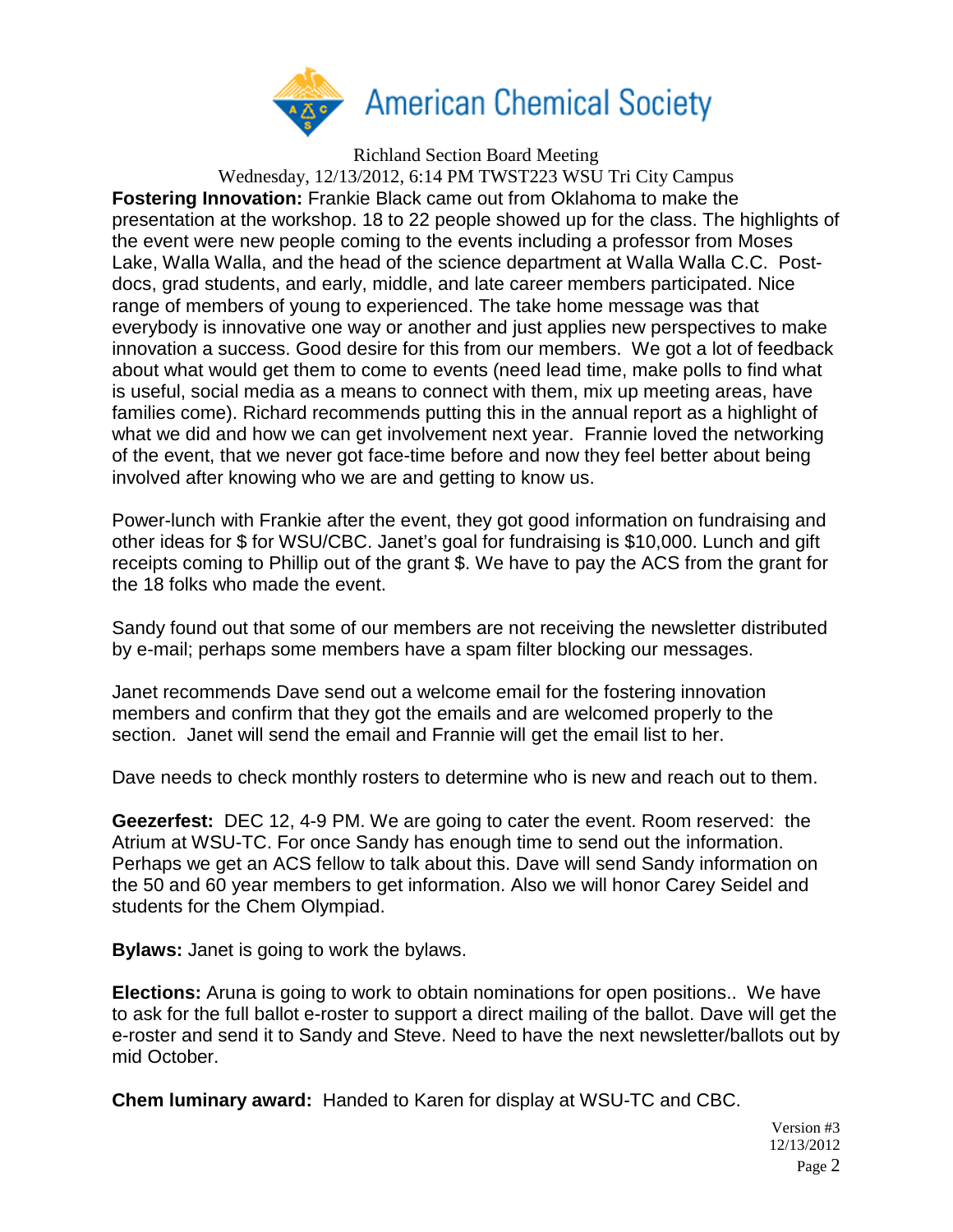

Richland Section Board Meeting Wednesday, 12/13/2012, 6:14 PM TWST223 WSU Tri City Campus

**Elections/fresh meat:** Karen recommends we reach out to Walla Walla and Big Bend Community Colleges to have them come out and participate. Her colleague Ruth wants to come out and bring a few students to the career fair as well. John at Big Bend, might be a point of communication for that school. We can host board meetings and events elsewhere.

Need to fill chair elect, treasurer, secretary, alternate councilor.

Ram Devanathan (committee chair), Diana Tran, Satish Nune, James Toth.

**Chem and E News: STEM initiative:** Get involved and spread the word to the high schools. Steve is going to do publicity on this event. Frannie will also work with PNNL to do this because of their connections to the community. Karen will also announce this at the WA teachers convention.

**Boy Scout Chemistry merit badge:** Veteran's day 3rd and 10th November run by Steve.

**National Chemistry Week highlights for newsletter:** Karen will do poster contest to illustrate the theme, give an award. Janet will order materials from national chemistry week. Pass all this off to the other sections. Anna will be doing something as well, but she is not at the meeting.

**Nuclear Science Merit Badges:** Put in line items for the detector in next year's budget. Sandy still needs an additional ~\$500 to pay market price for a new hand-held alphaonly detector.